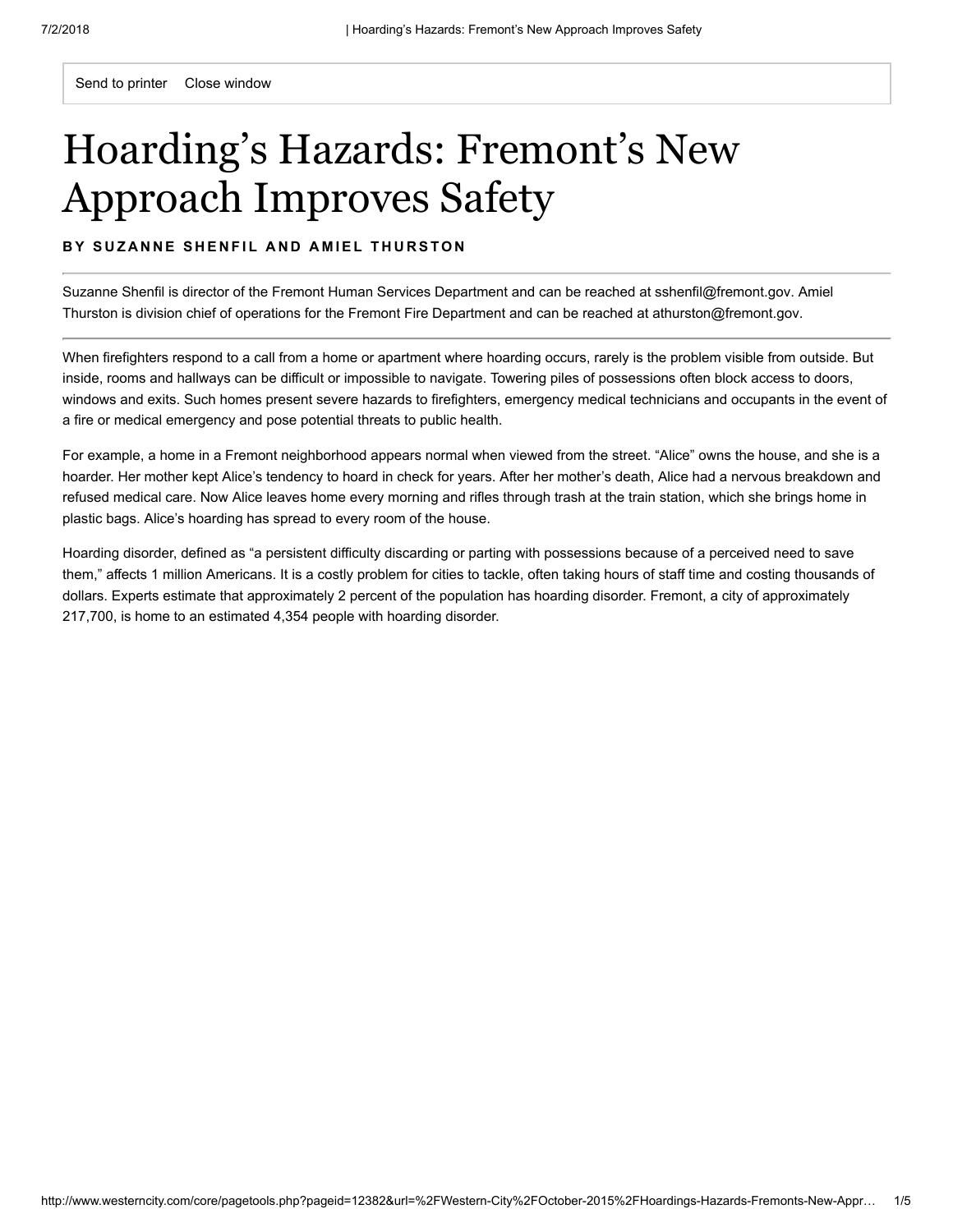

# The Limitations of an Emphasis on Code Enforcement

Traditionally, the city's response to hoarding emphasized code enforcement, but this approach had two significant limitations:

- 1. Compliance with building codes is not mandated unless a code enforcement officer witnesses dangerous or substandard housing, including a home where hoarding occurs. Hoarders typically deny requests to inspect their house or apartment and sometimes cite Fourth Amendment rights to privacy.
- 2. People with hoarding disorder frequently fail to recognize or acknowledge their behavior as problematic. On the contrary, they perceive their actions as resourceful and even frugal. This results in a reluctance to address the reality of the situation. Many hoarders are isolated and have medical and/or mental health issues; many suffer from self-neglect while living in deplorable conditions.

The Fremont Fire Department was concerned that hoarding behavior not only presents a risk to those in its grip, but the substandard living conditions also put firefighters' safety at increased risk.

In fall 2013, one case changed the direction of Fremont's response to hoarding. The case itself wasn't remarkable, but it brought together staff from the city's fire, police, code enforcement, legal and human services departments who were given the task of mitigating the impacts of hoarding and were willing to rethink the city's approach.

From the outset, staff shared interest in using a harm-reduction approach, which emphasizes doing the least amount of harm to the hoarder. However, in many cases enforcement is necessary in the interests of public health and safety. The challenge was how to address both the interests of the hoarder and the city when dealing with a complex psychological disorder that often occurs in conjunction with dementia or obsessive-compulsive disorder.

In rethinking the city's approach, staff agreed that:

Enforcement could be used as a catalyst to effect change and present a reason for the resident to consider using available social and mental health services;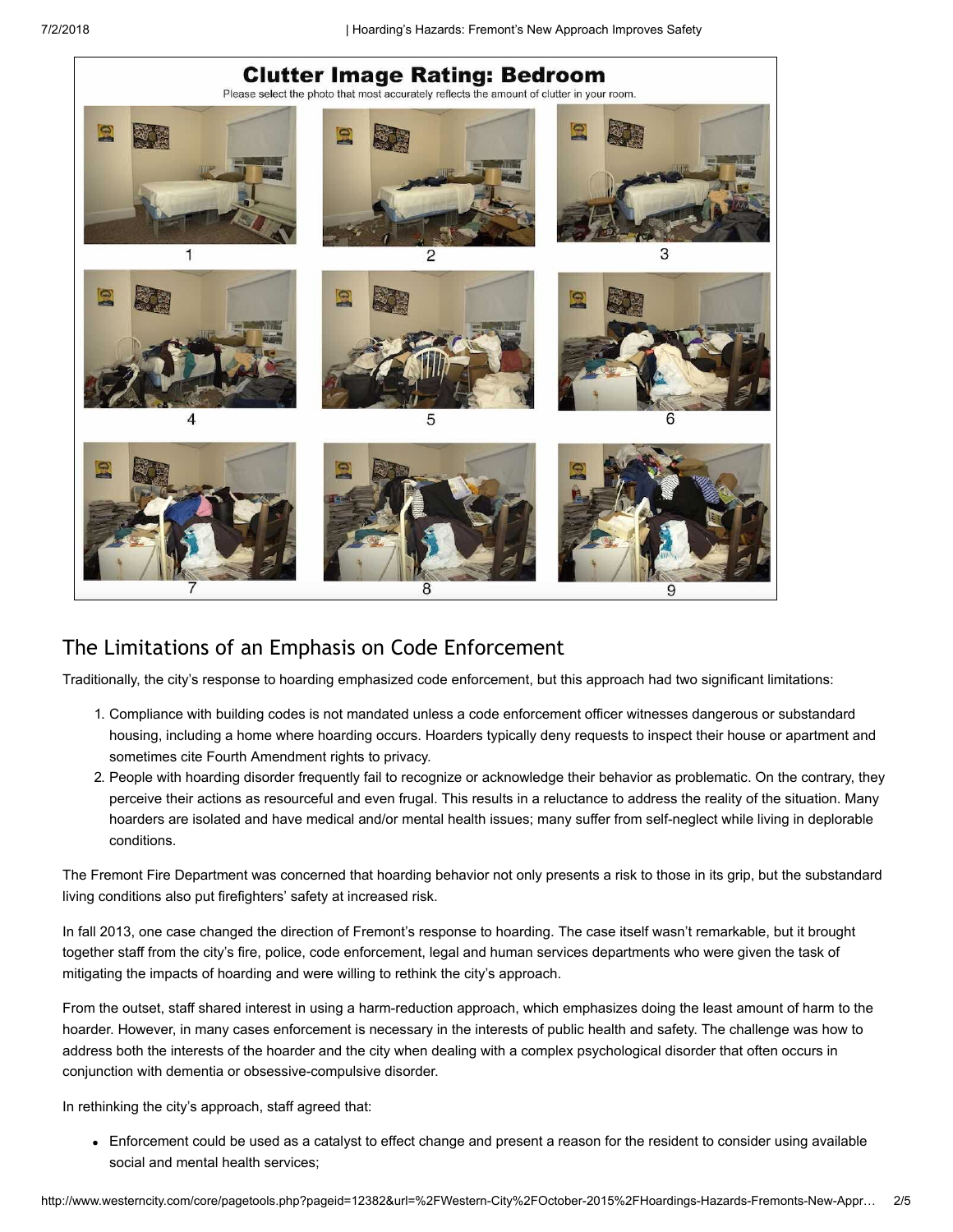7/2/2018 | Hoarding's Hazards: Fremont's New Approach Improves Safety

- The pace of enforcement could be balanced with consideration of the needs of the hoarder, their family, the community and the hoarder's living conditions; and
- Firefighter safety could be increased by knowing where substandard housing exists within the local community.



# First Step: Redesigning the Intake Process

The Fremont Fire Department became a key participant in transforming the intake process. Fire captains who encountered hoarding in the field often reported it because the conditions they observed were unsettling, but their reports rarely provided information that was actionable for code enforcement.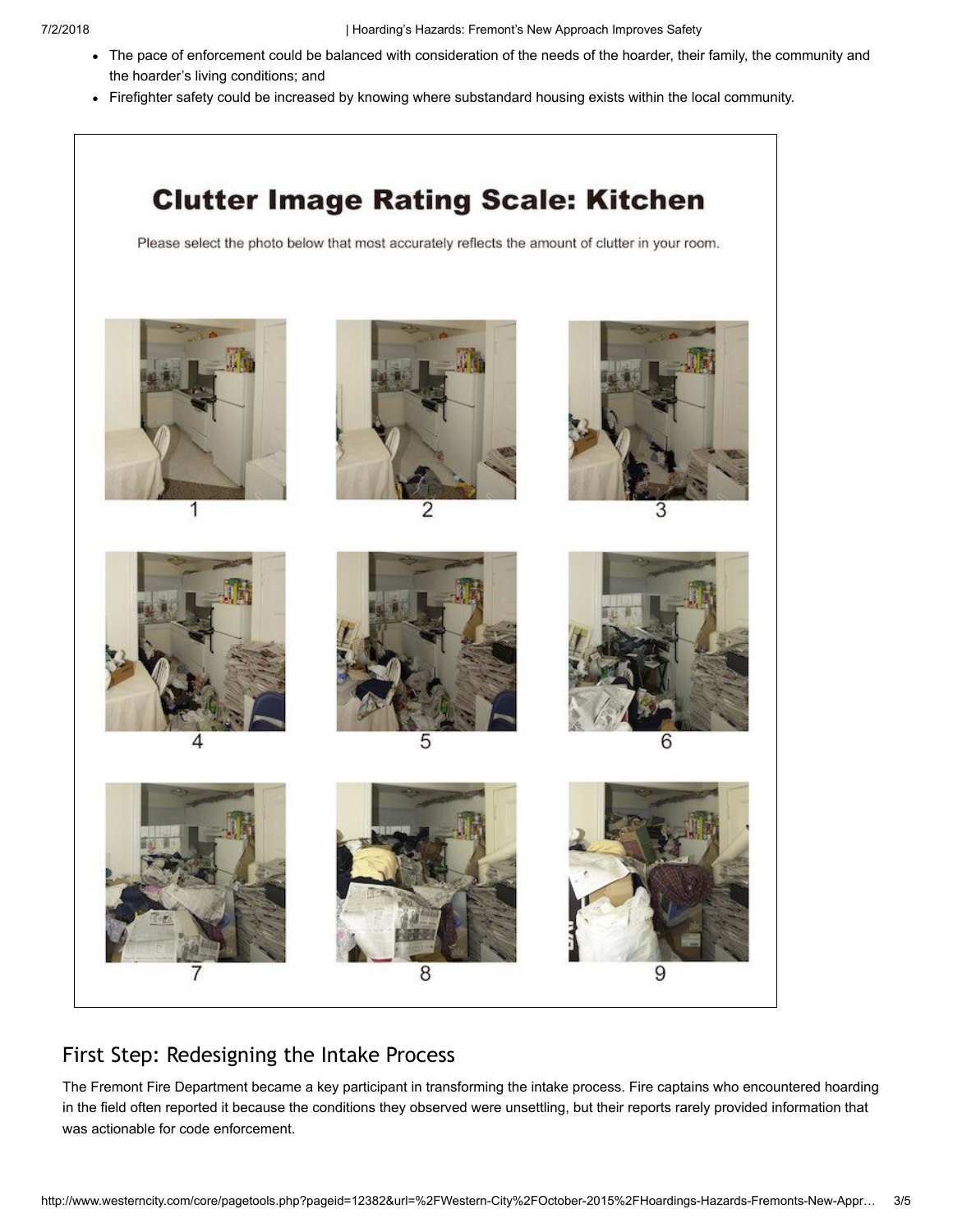To remedy this situation, the Fire Department equipped firefighters with a Clutter Image Rating Scale (CIRS) designed by Professor Randy O. Frost of Smith College. The CIRS gives firefighters a diagnostic tool to determine if they are dealing with a home with clutter or a person suffering from hoarding behavior. The scale from 1 to 9 depicts rooms containing increasing content, with a rating of 4 and above considered hoarding.

Firefighters use a clutter survey form to document what they observe. The form includes the CIRS rating for a living room, bedroom and kitchen.

The Fremont Municipal Code delegates authority to public safety professionals including firefighters, police officers, code enforcement officers and building officials to document and abate substandard and dangerous housing. Given that hoarding is often in plain view, firefighters can use the CIRS and the clutter survey form to initiate the enforcement process. The Fire Department sends documentation of substandard housing to both code enforcement and human services staff, and a code enforcement officer and a mental health specialist together visit the home.

### Working With the Hoarder

Code enforcement staff has the difficult job of informing the resident of the need to decrease storage, improve unsanitary conditions, repair dangerous conditions and eliminate fire hazards. This is often the hardest part of the process. "We are essentially telling someone who covets their possessions that they must discard or remove them from their home," says Leonard Powell, community preservation manager. "However, the options available, including fines, prosecution, abatement and court involvement, often encourage the hoarder to seek the support of the Human Services Department. It's the proverbial stick-and-carrot approach."

"There are many reasons people hoard," says Ihande Weber, mental health supervisor with the city's Human Services Department. "For older adults, fear of failing memory and anxiety may become a driver to hoard. For others, hoarding magazines and newspapers may be perceived as a way to stay connected and socially engaged, even though they are socially isolated. Hoarding may replace work and help the individual feel productive or valuable."

Hoarders commonly say, "I had work to do. I had everything to look after. I was a great cook. Everything has been taken away from me now! I have nothing to do." Sometimes an item may elicit a fond memory of time spent with a loved one. Some hoarders want to save everything because they believe they may need an item in the future.

Supporting the hoarder while teaching problem-solving and decision-making skills and encouraging a motivation to change is the primary challenge for the mental health worker. Working with the family — if the hoarder has one — is also important. The mental health worker helps the hoarder begin to visualize what their environment might look like without so much stuff and what advantages might be gained by disposing of some of it. For some it might be the opportunity to once again have visits from family and grandchildren, while for others it is the ability to sleep in a bed or cook in the kitchen.

"We start with three boxes," Weber explains. "One for things to keep, like family photos, one for things to consider eliminating later and one for things the hoarder is willing to relinquish. It is a slow process that can take months, but behavior change takes time, and both the break from social isolation and medication for anxiety and depression may also help."